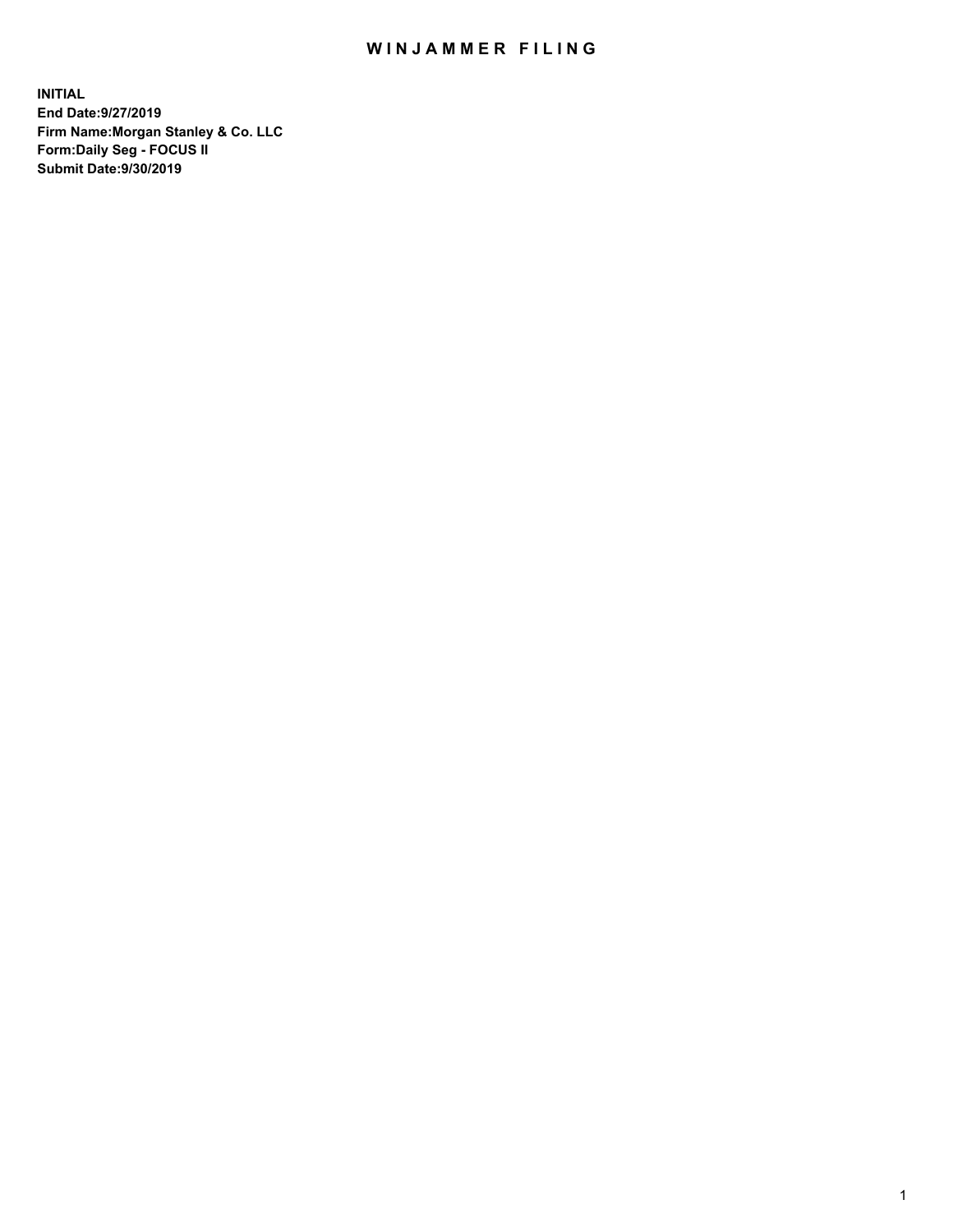**INITIAL End Date:9/27/2019 Firm Name:Morgan Stanley & Co. LLC Form:Daily Seg - FOCUS II Submit Date:9/30/2019 Daily Segregation - Cover Page**

| Name of Company                                                                                                                                                                                                                                                                                                                | Morgan Stanley & Co. LLC                               |
|--------------------------------------------------------------------------------------------------------------------------------------------------------------------------------------------------------------------------------------------------------------------------------------------------------------------------------|--------------------------------------------------------|
| <b>Contact Name</b>                                                                                                                                                                                                                                                                                                            | <b>Ikram Shah</b>                                      |
| <b>Contact Phone Number</b>                                                                                                                                                                                                                                                                                                    | 212-276-0963                                           |
| <b>Contact Email Address</b>                                                                                                                                                                                                                                                                                                   | lkram.shah@morganstanley.com                           |
| FCM's Customer Segregated Funds Residual Interest Target (choose one):<br>a. Minimum dollar amount: ; or<br>b. Minimum percentage of customer segregated funds required:% ; or<br>c. Dollar amount range between: and; or<br>d. Percentage range of customer segregated funds required between:% and%.                         | 235,000,000<br><u>0</u><br><u>0 0</u><br>0 Q           |
| FCM's Customer Secured Amount Funds Residual Interest Target (choose one):<br>a. Minimum dollar amount: ; or<br>b. Minimum percentage of customer secured funds required:%; or<br>c. Dollar amount range between: and; or<br>d. Percentage range of customer secured funds required between:% and%.                            | 140,000,000<br><u>0</u><br><u>00</u><br>0 <sub>0</sub> |
| FCM's Cleared Swaps Customer Collateral Residual Interest Target (choose one):<br>a. Minimum dollar amount: ; or<br>b. Minimum percentage of cleared swaps customer collateral required:% ; or<br>c. Dollar amount range between: and; or<br>d. Percentage range of cleared swaps customer collateral required between:% and%. | 92,000,000<br><u>0</u><br><u>00</u><br>0 <sup>0</sup>  |

Attach supporting documents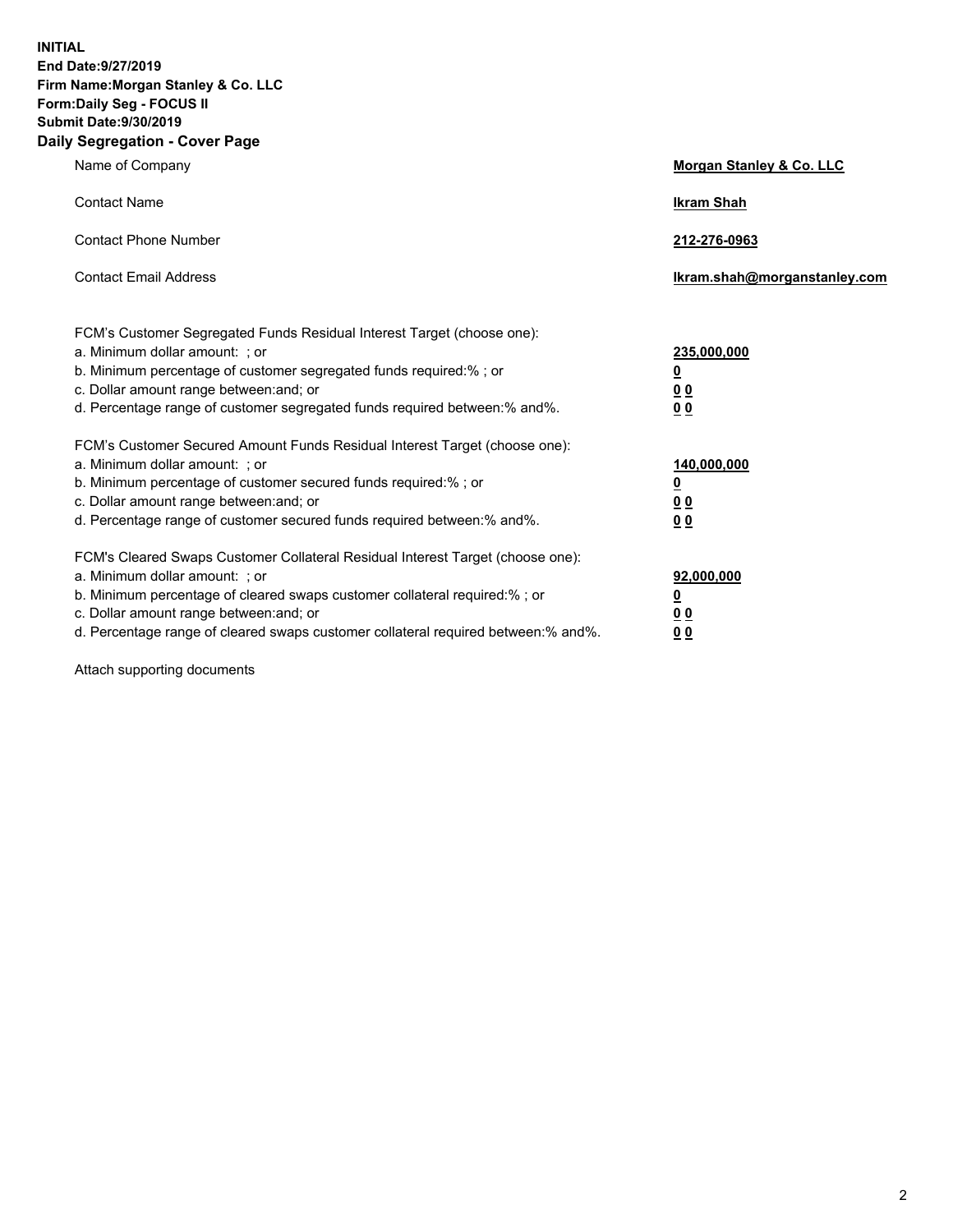## **INITIAL End Date:9/27/2019 Firm Name:Morgan Stanley & Co. LLC Form:Daily Seg - FOCUS II Submit Date:9/30/2019 Daily Segregation - Secured Amounts**

Foreign Futures and Foreign Options Secured Amounts Amount required to be set aside pursuant to law, rule or regulation of a foreign government or a rule of a self-regulatory organization authorized thereunder **0** [7305] 1. Net ledger balance - Foreign Futures and Foreign Option Trading - All Customers A. Cash **2,956,005,552** [7315] B. Securities (at market) **2,310,265,558** [7317] 2. Net unrealized profit (loss) in open futures contracts traded on a foreign board of trade **136,450,277** [7325] 3. Exchange traded options a. Market value of open option contracts purchased on a foreign board of trade **29,528,519** [7335] b. Market value of open contracts granted (sold) on a foreign board of trade **-28,451,502** [7337] 4. Net equity (deficit) (add lines 1. 2. and 3.) **5,403,798,404** [7345] 5. Account liquidating to a deficit and account with a debit balances - gross amount **53,485,871** [7351] Less: amount offset by customer owned securities **-52,625,856** [7352] **860,015** [7354] 6. Amount required to be set aside as the secured amount - Net Liquidating Equity Method (add lines 4 and 5) 7. Greater of amount required to be set aside pursuant to foreign jurisdiction (above) or line 6. FUNDS DEPOSITED IN SEPARATE REGULATION 30.7 ACCOUNTS 1. Cash in banks A. Banks located in the United States **238,382,070** [7500] B. Other banks qualified under Regulation 30.7 **519,579,924** [7520] **757,961,994** [7530] 2. Securities A. In safekeeping with banks located in the United States **623,924,854** [7540] B. In safekeeping with other banks qualified under Regulation 30.7 **0** [7560] **623,924,854** [7570] 3. Equities with registered futures commission merchants A. Cash **9,776,645** [7580] B. Securities **0** [7590] C. Unrealized gain (loss) on open futures contracts **812,427** [7600] D. Value of long option contracts **0** [7610] E. Value of short option contracts **0** [7615] **10,589,072** [7620] 4. Amounts held by clearing organizations of foreign boards of trade A. Cash **0** [7640] B. Securities **0** [7650] C. Amount due to (from) clearing organization - daily variation **0** [7660] D. Value of long option contracts **0** [7670] E. Value of short option contracts **0** [7675] **0** [7680] 5. Amounts held by members of foreign boards of trade A. Cash **2,379,658,340** [7700] B. Securities **1,686,340,704** [7710] C. Unrealized gain (loss) on open futures contracts **135,637,850** [7720] D. Value of long option contracts **29,528,519** [7730] E. Value of short option contracts **-28,451,502** [7735] **4,202,713,911** [7740] 6. Amounts with other depositories designated by a foreign board of trade **0** [7760] 7. Segregated funds on hand **0** [7765] 8. Total funds in separate section 30.7 accounts **5,595,189,831** [7770] 9. Excess (deficiency) Set Aside for Secured Amount (subtract line 7 Secured Statement Page 1 from Line 8)

- 10. Management Target Amount for Excess funds in separate section 30.7 accounts **140,000,000** [7780]
- 11. Excess (deficiency) funds in separate 30.7 accounts over (under) Management Target **50,531,412** [7785]

**5,404,658,419** [7355] **5,404,658,419** [7360]

**190,531,412** [7380]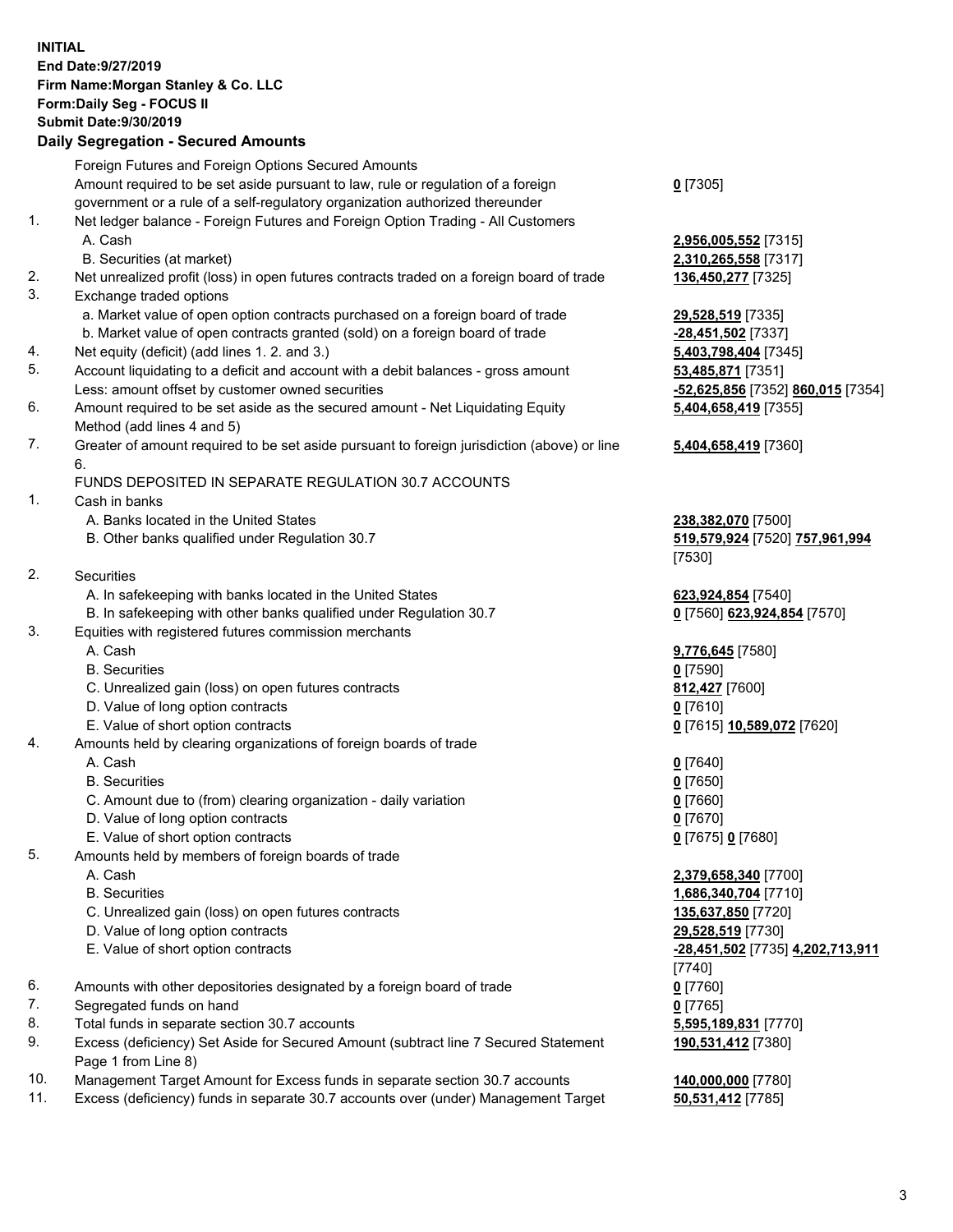**INITIAL End Date:9/27/2019 Firm Name:Morgan Stanley & Co. LLC Form:Daily Seg - FOCUS II Submit Date:9/30/2019 Daily Segregation - Segregation Statement** SEGREGATION REQUIREMENTS(Section 4d(2) of the CEAct) 1. Net ledger balance A. Cash **11,763,513,254** [7010] B. Securities (at market) **6,399,024,974** [7020] 2. Net unrealized profit (loss) in open futures contracts traded on a contract market **-1,459,217,228** [7030] 3. Exchange traded options A. Add market value of open option contracts purchased on a contract market **460,237,134** [7032] B. Deduct market value of open option contracts granted (sold) on a contract market **-303,456,539** [7033] 4. Net equity (deficit) (add lines 1, 2 and 3) **16,860,101,595** [7040] 5. Accounts liquidating to a deficit and accounts with debit balances - gross amount **389,441,795** [7045] Less: amount offset by customer securities **-388,338,694** [7047] **1,103,101** [7050] 6. Amount required to be segregated (add lines 4 and 5) **16,861,204,696** [7060] FUNDS IN SEGREGATED ACCOUNTS 7. Deposited in segregated funds bank accounts A. Cash **3,653,279,082** [7070] B. Securities representing investments of customers' funds (at market) **0** [7080] C. Securities held for particular customers or option customers in lieu of cash (at market) **970,017,563** [7090] 8. Margins on deposit with derivatives clearing organizations of contract markets A. Cash **6,852,992,285** [7100] B. Securities representing investments of customers' funds (at market) **0** [7110] C. Securities held for particular customers or option customers in lieu of cash (at market) **5,429,007,411** [7120] 9. Net settlement from (to) derivatives clearing organizations of contract markets **69,768,676** [7130] 10. Exchange traded options A. Value of open long option contracts **460,237,134** [7132] B. Value of open short option contracts **-303,456,539** [7133] 11. Net equities with other FCMs A. Net liquidating equity **15,451,518** [7140] B. Securities representing investments of customers' funds (at market) **0** [7160] C. Securities held for particular customers or option customers in lieu of cash (at market) **0** [7170] 12. Segregated funds on hand **0** [7150] 13. Total amount in segregation (add lines 7 through 12) **17,147,297,130** [7180] 14. Excess (deficiency) funds in segregation (subtract line 6 from line 13) **286,092,434** [7190] 15. Management Target Amount for Excess funds in segregation **235,000,000** [7194]

16. Excess (deficiency) funds in segregation over (under) Management Target Amount Excess

**51,092,434** [7198]